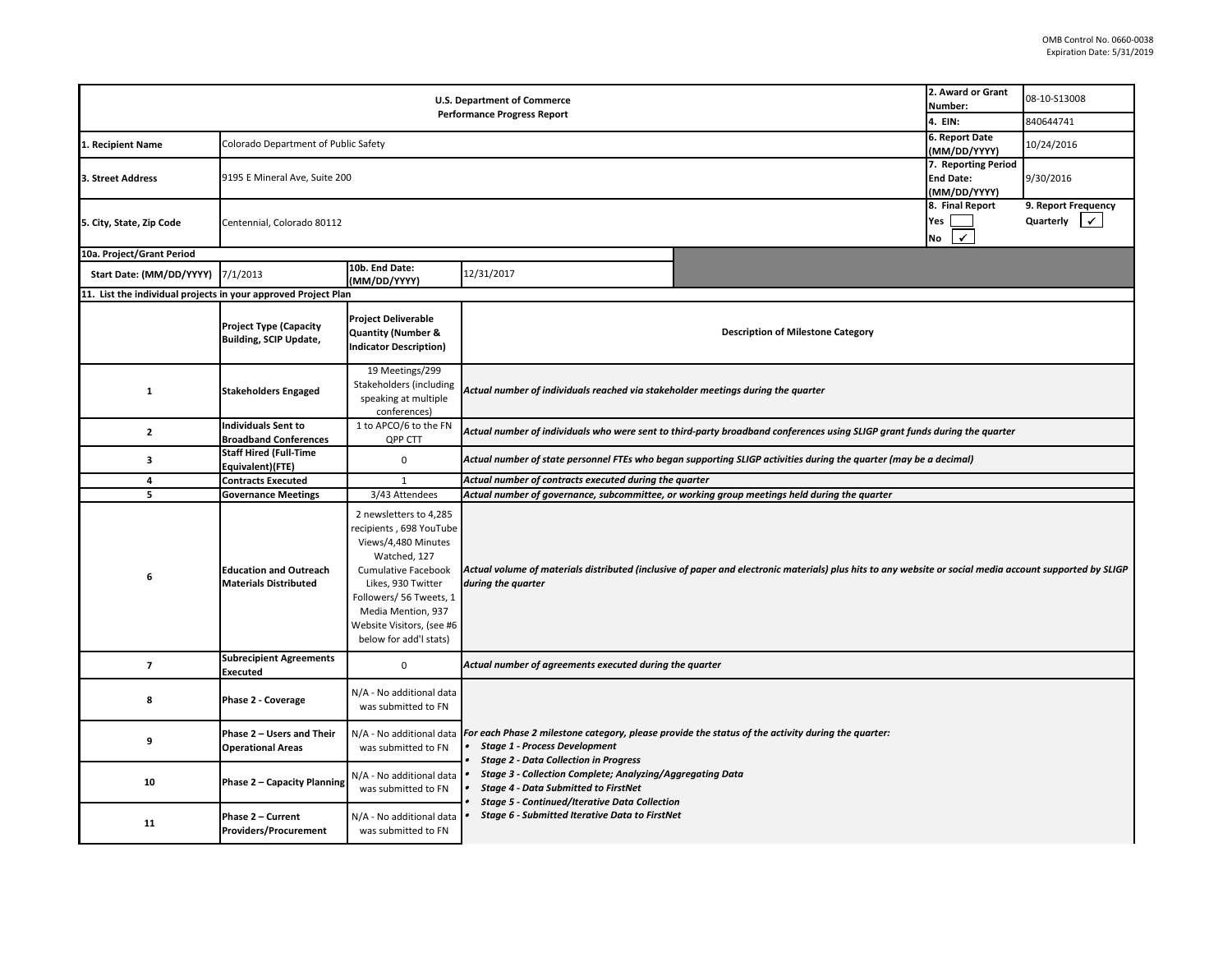|--|--|--|

11a. Describe your progress meeting each major activity/milestone approved in the Baseline Report for this project; any challenges or obstacles encountered and mitigation strategies you have employed; planned major activit **the next quarter; and any additional project milestones or information.** 

1/The FNC Program Staff, SPOC and/or FirstNet Colorado Governing Body (FNCGB) members presented/participated at the following meetings during the quarter (July - September 2016): South All Hazards Region, State All Hazards Committee, LTE Overview & Training - Southeast Region, Nat'l Association of Counties, Homeland Security Advisory Council, Fire Rescue International Conference, FirstNet Metro Chiefs Outreach Meeting, FirstNet Quality of Se Pre-emption Consultation Task Team in Bozeman, MT, National EMS Safety Summit, Pikes Peak Regional Communications Network, and the FirstNet Draft Programmatic Environmental Impact Statement (PEIS) meeting. Additionally the FNC working groups met a total of 7 times during the quarter. A sampling of presentations from these and previous events can be found at: https://sites.google.com/a/state.co.us/firstnetcolorado/home/resources/presentations.

2/ 1 stakeholder attended the Association of Public-Safety Communications Officials (APCO) annual conference in Orlando, FL. Two staff and 4 stakeholders attended the FirstNet Quality of Service, Priority & Pre-emption (QP Task Team in Bozeman, Mt. See #1 for the conferences where staff participated as presenters.

3/ OIT filled the Project Coordinator position on 7/18/16.

4/ Ken Fellman and Brandon Dittman from Kissinger & Fellman, P.C. were appointed at Special Assistant Attorneys General (SAAG) by the Colorado Attorney General's Office to support legal needs related to SLIGP activities. A representation agreement were effected between OIT and Kissinger & Fellman, P.C. in September, 2016.

5/July, August, and September 2016 FirstNet Colorado Governing Board (FNCGB) meetings (43 total attendees/3 meetings) were held with the Colorado members, FirstNet staff and other stakeholders in person and via Web/Confere

6/ The SPOC and FNC Program Staff participated in each quarterly FirstNet SPOC call, calls with the FirstNet Region VIII lead, the WestNet bi-weekly call and attended the FirstNet Board and Special Board Meetings via web s provides monthly programmatic updates (in person whenever possible) to all of the major Land Mobile Radio and Public Safety Communications stakeholder groups (e.g., Consolidated Communications Network of Colorado (CCNC), R Mountain Harris Users Group, Public Safety Communications Subcommittee (PSCS), Dept of Homeland Security and Emergency Mgmt All Hazards Region/Homeland Security Coordinators Meeting, the Homeland Security Advisory Council, local NENA/APCO chapter, and the 911 PUC Task Force. FNC Program Staff also participates, when available at the PSCR User Experience Working Group, and various NPSTC Broadband Working Groups on Emerging Technologies, Unman Aerial Systems (UAS)/Robotics, Deployables and LMR to LTE Transition, and the FEMA Regional Emergency Communications Coordination Working Group (RECCWG) calls for Region 8 to provide regular programmatic updates. Program s continues to chair the NPSTC Broadband Emerging Technologies Working Group and participates on the APCO P43 Governance Working Group.

Internally, Staff efforts for the quarter included working on the following: FirstNet Colorado branding, marketing, website (www.firstnetcolorado.org), outreach planning, and newsletter publications. Media Mentions: 1 Tota

|                  | <b>Website Sessions</b> | <b>Website Users</b><br>(% of New Users) | <b>Website Page Views</b> | <b>Newsletter Recipients</b> | Email<br><b>Newsletter</b><br><b>Open Rate</b><br>(%) | <b>Media Mentions</b> | <b>Twitter Followers</b><br>(Cumulative<br>Total)/Tweets | <b>Facebook Likes</b><br>(*note this is now<br>counted<br>cumulatively in Q3 | YouTube<br><b>Views/Minutes</b><br>Watched |
|------------------|-------------------------|------------------------------------------|---------------------------|------------------------------|-------------------------------------------------------|-----------------------|----------------------------------------------------------|------------------------------------------------------------------------------|--------------------------------------------|
| <b>July 2016</b> | 305                     | 195 (57.38%)                             | 877                       | 2111                         | 28.90%                                                |                       | 893 and 1                                                | 123                                                                          | 254 views/2046 min                         |
| August 2016      | 327                     | 208 (58.41%)                             | 1,278                     |                              |                                                       |                       | 911 and 10                                               | 125                                                                          | 205 views/1456 min                         |
| September 2016   | 305                     | 193 (55.74%)                             | 1,019                     | 2174                         | 29.10%                                                |                       | 930 and 3                                                | 127                                                                          | 239 views/978 min                          |

 $8 - 12$ / There was no data collection information that would have provided additional value to FirstNet, so nothing was submitted by the 9/30/16 deadline. The State Plan Decision is still in Stage 1 Process Development on

11b. If the project team anticipates requesting any changes to the approved Baseline Report in the next quarter, describe those below. Note that any substantive changes to the Baseline Report must be approved by the Depart **Commerce before implementation.** 

N/A

**11c. Provide any other information that would be useful to NTIA as it assesses this project's progress.** 

N/A

**11d. Describe any success stories or best practices you have identified. Please be as specific as possible.**

The FNC Education and Outreach Manager continues to be invited by national organizations to speak at conferences on "Emerging Technologies" and by FirstNet to staff their booth at national fire conferences.

**12. Personnel** 

**12a. If the project is not fully staffed, describe how any lack of staffing may impact the project's time line and when the project will be fully staffed.**

See #3. The Project Coordinator position was filled on July 18, 2016. The new employee has worked out great and we are excited to have her as part of the FNC team.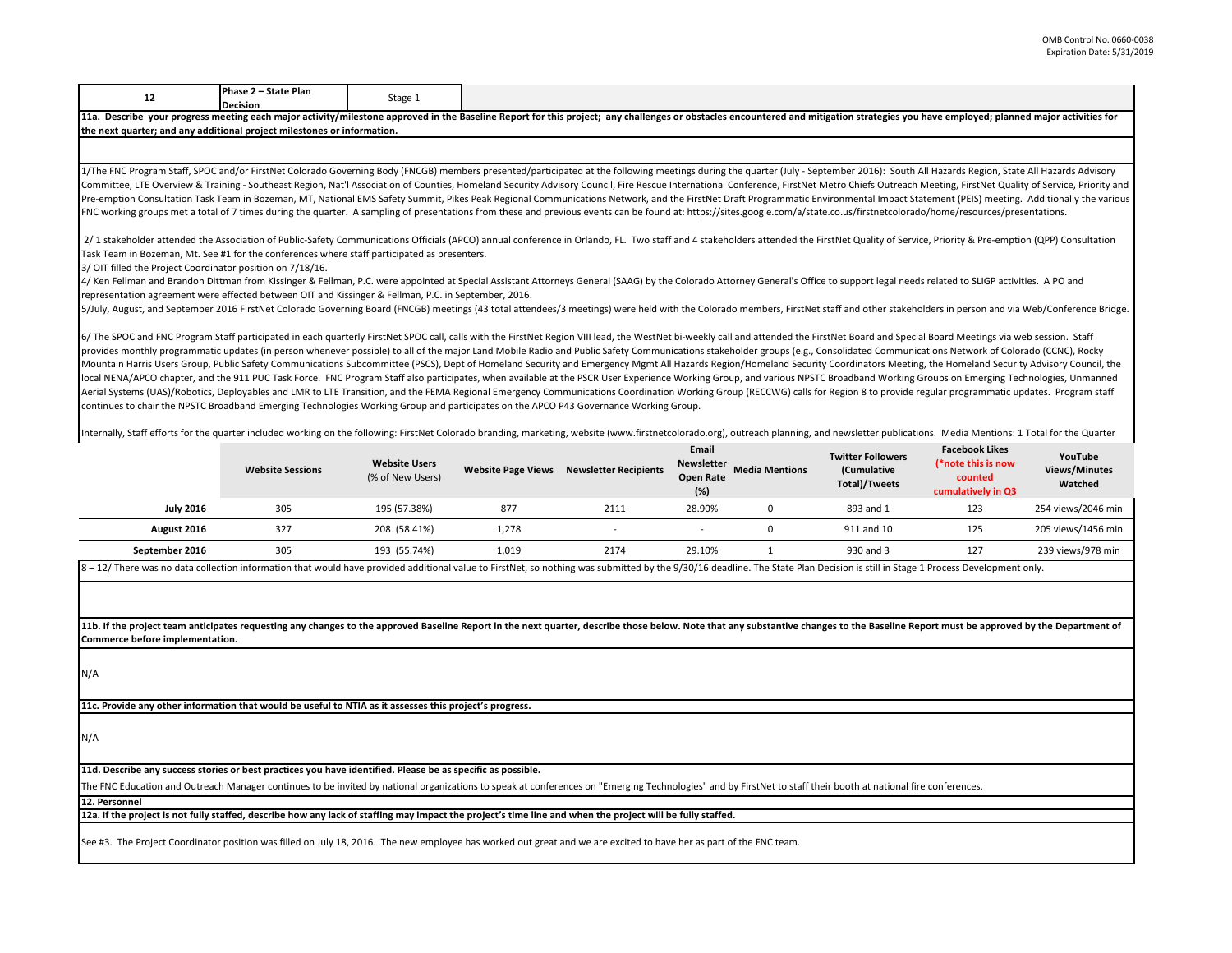| 12b. Staffing Table - Please include all staff that have contributed time to the project. Please do not remove individuals from this table.                                                                                         |                                                                                                                                                             |                                                                                                                                                         |                                                                                                                                                                                                                                                                                                         |                                                                                                   |                 |                   |                 |                            |                             |  |
|-------------------------------------------------------------------------------------------------------------------------------------------------------------------------------------------------------------------------------------|-------------------------------------------------------------------------------------------------------------------------------------------------------------|---------------------------------------------------------------------------------------------------------------------------------------------------------|---------------------------------------------------------------------------------------------------------------------------------------------------------------------------------------------------------------------------------------------------------------------------------------------------------|---------------------------------------------------------------------------------------------------|-----------------|-------------------|-----------------|----------------------------|-----------------------------|--|
| <b>Job Title</b>                                                                                                                                                                                                                    | FTE%                                                                                                                                                        | Project (s) Assigned                                                                                                                                    |                                                                                                                                                                                                                                                                                                         |                                                                                                   |                 |                   |                 |                            | Change                      |  |
|                                                                                                                                                                                                                                     |                                                                                                                                                             |                                                                                                                                                         | Effective 12/1/15, the employee filling the Public Safety Broadband Program Manager position was hired in by OIT as the Broadband Implementation                                                                                                                                                        |                                                                                                   |                 |                   |                 |                            | litle and level of effort   |  |
|                                                                                                                                                                                                                                     |                                                                                                                                                             | Manager, a general funded position. This position will be responsible for all duties previously managed by the Public Safety Broadband Program Manager, |                                                                                                                                                                                                                                                                                                         |                                                                                                   |                 |                   |                 |                            | modified based on           |  |
| Public Safety Broadband                                                                                                                                                                                                             |                                                                                                                                                             |                                                                                                                                                         | approved grant<br>however those duties will no longer be funded by SLIGP.                                                                                                                                                                                                                               |                                                                                                   |                 |                   |                 |                            |                             |  |
| Program Manager                                                                                                                                                                                                                     | $\mathbf 0$                                                                                                                                                 |                                                                                                                                                         | modification.                                                                                                                                                                                                                                                                                           |                                                                                                   |                 |                   |                 |                            |                             |  |
|                                                                                                                                                                                                                                     |                                                                                                                                                             |                                                                                                                                                         | Provide support for SLIGP outreach activities                                                                                                                                                                                                                                                           |                                                                                                   |                 |                   |                 |                            | Title and level of effort   |  |
|                                                                                                                                                                                                                                     |                                                                                                                                                             |                                                                                                                                                         |                                                                                                                                                                                                                                                                                                         |                                                                                                   |                 |                   |                 |                            | modified based on           |  |
| Outreach and Education                                                                                                                                                                                                              |                                                                                                                                                             |                                                                                                                                                         |                                                                                                                                                                                                                                                                                                         |                                                                                                   |                 |                   |                 |                            | approved grant              |  |
| Manager                                                                                                                                                                                                                             | 1                                                                                                                                                           |                                                                                                                                                         | modification.                                                                                                                                                                                                                                                                                           |                                                                                                   |                 |                   |                 |                            |                             |  |
|                                                                                                                                                                                                                                     |                                                                                                                                                             |                                                                                                                                                         | litie and level of effort<br>Provide support for SLIGP program, education and outreach activities Position filled effective 4/4/16 however employee quit on 5/12/16. Some benefit<br>modified based on<br>was gained during this short time, and the position will be filled early in the next quarter. |                                                                                                   |                 |                   |                 |                            |                             |  |
|                                                                                                                                                                                                                                     |                                                                                                                                                             |                                                                                                                                                         |                                                                                                                                                                                                                                                                                                         |                                                                                                   |                 |                   |                 |                            |                             |  |
|                                                                                                                                                                                                                                     |                                                                                                                                                             |                                                                                                                                                         | approved grant                                                                                                                                                                                                                                                                                          |                                                                                                   |                 |                   |                 |                            |                             |  |
| Project Coordinator                                                                                                                                                                                                                 | 1                                                                                                                                                           |                                                                                                                                                         | modification.                                                                                                                                                                                                                                                                                           |                                                                                                   |                 |                   |                 |                            |                             |  |
| <b>Grant Program Manager</b>                                                                                                                                                                                                        | 0.2                                                                                                                                                         | Provide support for grant management and reporting requirements                                                                                         |                                                                                                                                                                                                                                                                                                         |                                                                                                   |                 |                   |                 |                            | None                        |  |
| <b>Grant Analyst</b>                                                                                                                                                                                                                | 0.2                                                                                                                                                         | Provide support for grant management and reporting requirements                                                                                         |                                                                                                                                                                                                                                                                                                         |                                                                                                   |                 |                   |                 |                            | None                        |  |
| <b>Grant Accountant</b>                                                                                                                                                                                                             | 0.2                                                                                                                                                         | Provide support for budget management and reporting requirements                                                                                        |                                                                                                                                                                                                                                                                                                         |                                                                                                   |                 |                   |                 |                            | None                        |  |
| Administrative Support                                                                                                                                                                                                              | $\mathbf 0$                                                                                                                                                 |                                                                                                                                                         |                                                                                                                                                                                                                                                                                                         | Provide administrative support for grant management, governance meetings, and outreach activities |                 |                   |                 |                            | Position removed with       |  |
| 13. Subcontracts (Vendors and/or Subrecipients)                                                                                                                                                                                     |                                                                                                                                                             |                                                                                                                                                         |                                                                                                                                                                                                                                                                                                         |                                                                                                   |                 |                   |                 |                            |                             |  |
| 13a. Subcontracts Table - Include all subcontractors. The totals from this table must equal the "Subcontracts Total" in Question 14f.                                                                                               |                                                                                                                                                             |                                                                                                                                                         |                                                                                                                                                                                                                                                                                                         |                                                                                                   |                 |                   |                 |                            |                             |  |
|                                                                                                                                                                                                                                     |                                                                                                                                                             |                                                                                                                                                         | Type                                                                                                                                                                                                                                                                                                    |                                                                                                   | Contract        |                   |                 | <b>Total Federal Funds</b> | <b>Total Matching Funds</b> |  |
| Name                                                                                                                                                                                                                                | <b>Subcontract Purpose</b>                                                                                                                                  |                                                                                                                                                         | (Vendor/Subrec.)                                                                                                                                                                                                                                                                                        | RFP/RFQ Issued (Y/N)                                                                              | <b>Executed</b> | <b>Start Date</b> | <b>End Date</b> | Allocated                  | Allocated                   |  |
|                                                                                                                                                                                                                                     |                                                                                                                                                             |                                                                                                                                                         |                                                                                                                                                                                                                                                                                                         |                                                                                                   | (Y/N)           |                   |                 |                            |                             |  |
|                                                                                                                                                                                                                                     | Subcontracts: Technical Support-MOUs, Data                                                                                                                  |                                                                                                                                                         |                                                                                                                                                                                                                                                                                                         |                                                                                                   |                 |                   |                 |                            |                             |  |
| Signals Analytics, LLC                                                                                                                                                                                                              | Collection, Coverage Objectives, Training and                                                                                                               |                                                                                                                                                         | Vendor                                                                                                                                                                                                                                                                                                  | Y                                                                                                 | Y               | 6/3/2015          | 6/3/2017        | \$245,750.00               | \$0.00                      |  |
|                                                                                                                                                                                                                                     | RFP/Public Notice response assistance                                                                                                                       |                                                                                                                                                         |                                                                                                                                                                                                                                                                                                         |                                                                                                   |                 |                   |                 |                            |                             |  |
|                                                                                                                                                                                                                                     | Legal/MOU Subcontracts: Costs associated with state,                                                                                                        |                                                                                                                                                         | Vendor/State and                                                                                                                                                                                                                                                                                        |                                                                                                   | Y/PO was        |                   |                 |                            |                             |  |
| Kissinger & Fellman, PC                                                                                                                                                                                                             | municipal, county and private (outside) legal expertise                                                                                                     |                                                                                                                                                         | Local Government                                                                                                                                                                                                                                                                                        | N/ RFP/RFQ not required                                                                           | issued for      | 9/27/2016         | 6/30/2017       | \$180,000.00               | \$0.00                      |  |
|                                                                                                                                                                                                                                     | on specific issues related to legal/MOU efforts                                                                                                             |                                                                                                                                                         |                                                                                                                                                                                                                                                                                                         |                                                                                                   | \$30,000        |                   |                 |                            |                             |  |
|                                                                                                                                                                                                                                     | A/V, Graphics and Production Services associated with<br>development of videos, website or other marketing<br>graphics/materials and other production costs |                                                                                                                                                         |                                                                                                                                                                                                                                                                                                         | N                                                                                                 | N               | TBD               | <b>TBD</b>      | \$30,000.00                | \$0.00                      |  |
| <b>TBD</b>                                                                                                                                                                                                                          |                                                                                                                                                             |                                                                                                                                                         | Vendor/State                                                                                                                                                                                                                                                                                            |                                                                                                   |                 |                   |                 |                            |                             |  |
|                                                                                                                                                                                                                                     |                                                                                                                                                             |                                                                                                                                                         | Government                                                                                                                                                                                                                                                                                              |                                                                                                   |                 |                   |                 |                            |                             |  |
|                                                                                                                                                                                                                                     | associated with the education and outreach element                                                                                                          |                                                                                                                                                         |                                                                                                                                                                                                                                                                                                         |                                                                                                   | 77 PU W         |                   |                 |                            |                             |  |
|                                                                                                                                                                                                                                     | Training Services/costs associated with development                                                                                                         |                                                                                                                                                         |                                                                                                                                                                                                                                                                                                         |                                                                                                   | issued          |                   |                 |                            |                             |  |
|                                                                                                                                                                                                                                     | of on-line training programs and materials to enable<br>training of local, tribal, and state stakeholders on LTE<br>technology.                             |                                                                                                                                                         |                                                                                                                                                                                                                                                                                                         |                                                                                                   | because         |                   |                 |                            |                             |  |
|                                                                                                                                                                                                                                     |                                                                                                                                                             |                                                                                                                                                         |                                                                                                                                                                                                                                                                                                         |                                                                                                   | cost was        |                   |                 |                            |                             |  |
| Texas A&M Engineering                                                                                                                                                                                                               |                                                                                                                                                             |                                                                                                                                                         |                                                                                                                                                                                                                                                                                                         |                                                                                                   | under           | 12/1/2015         |                 |                            |                             |  |
| <b>Extension Service (TEEX)</b>                                                                                                                                                                                                     |                                                                                                                                                             |                                                                                                                                                         |                                                                                                                                                                                                                                                                                                         | Vendor/Government N/RFP/RFQ not required                                                          | \$25000, no     |                   | 8/31/2016       | \$20,000.00                | \$0.00                      |  |
|                                                                                                                                                                                                                                     |                                                                                                                                                             |                                                                                                                                                         |                                                                                                                                                                                                                                                                                                         |                                                                                                   | other           |                   |                 |                            |                             |  |
|                                                                                                                                                                                                                                     |                                                                                                                                                             |                                                                                                                                                         |                                                                                                                                                                                                                                                                                                         |                                                                                                   | procureme       |                   |                 |                            |                             |  |
|                                                                                                                                                                                                                                     |                                                                                                                                                             |                                                                                                                                                         |                                                                                                                                                                                                                                                                                                         |                                                                                                   |                 |                   |                 |                            |                             |  |
|                                                                                                                                                                                                                                     | General Contractual Services for data collection and                                                                                                        |                                                                                                                                                         |                                                                                                                                                                                                                                                                                                         |                                                                                                   |                 |                   |                 |                            |                             |  |
| <b>TBD</b>                                                                                                                                                                                                                          | analysis based on future requirements set out by                                                                                                            |                                                                                                                                                         | Vendor                                                                                                                                                                                                                                                                                                  | N                                                                                                 | ${\sf N}$       | TBD               | TBD             | \$275,264.00               | \$0.00                      |  |
|                                                                                                                                                                                                                                     | FirstNet or NTIA                                                                                                                                            |                                                                                                                                                         |                                                                                                                                                                                                                                                                                                         |                                                                                                   |                 |                   |                 |                            |                             |  |
|                                                                                                                                                                                                                                     | Provide project coordination/administrative support                                                                                                         |                                                                                                                                                         |                                                                                                                                                                                                                                                                                                         |                                                                                                   |                 |                   |                 |                            |                             |  |
|                                                                                                                                                                                                                                     | for SLIGP data collection activities, governance                                                                                                            |                                                                                                                                                         |                                                                                                                                                                                                                                                                                                         |                                                                                                   |                 |                   |                 |                            |                             |  |
|                                                                                                                                                                                                                                     | meetings, and outreach activities. New contractor                                                                                                           |                                                                                                                                                         |                                                                                                                                                                                                                                                                                                         |                                                                                                   |                 |                   |                 |                            |                             |  |
|                                                                                                                                                                                                                                     | position hired using state contract through Covendis -                                                                                                      |                                                                                                                                                         |                                                                                                                                                                                                                                                                                                         | Bid Process completed in                                                                          | PO              |                   |                 |                            |                             |  |
| Covendis                                                                                                                                                                                                                            | May 4, 2015 - February 3, 2016. If employee is                                                                                                              |                                                                                                                                                         | Vendor                                                                                                                                                                                                                                                                                                  | April 2015                                                                                        | Executed        | 5/4/2015          | 2/3/2016        | \$57,855.00                | \$0.00                      |  |
|                                                                                                                                                                                                                                     | successful, he may be hired as an FTE through the                                                                                                           |                                                                                                                                                         |                                                                                                                                                                                                                                                                                                         |                                                                                                   |                 |                   |                 |                            |                             |  |
|                                                                                                                                                                                                                                     | State funded by SLIGP until the end of the grant period                                                                                                     |                                                                                                                                                         |                                                                                                                                                                                                                                                                                                         |                                                                                                   |                 |                   |                 |                            |                             |  |
|                                                                                                                                                                                                                                     | (12/31/17). Approved grant modification request                                                                                                             |                                                                                                                                                         |                                                                                                                                                                                                                                                                                                         |                                                                                                   |                 |                   |                 |                            |                             |  |
|                                                                                                                                                                                                                                     | reflects funding this new position through end of<br>13b. Describe any challenges encountered with vendors and/or subrecipients.                            |                                                                                                                                                         |                                                                                                                                                                                                                                                                                                         |                                                                                                   |                 |                   |                 |                            |                             |  |
|                                                                                                                                                                                                                                     |                                                                                                                                                             |                                                                                                                                                         |                                                                                                                                                                                                                                                                                                         |                                                                                                   |                 |                   |                 |                            |                             |  |
| See correction to Signals Analytics contract end date; is actually 6/2/17 and was previously reflected incorrectly. The PO with TEEX was extended through 8/31/16 in order to complete the online training.<br>14. Budget Worksheet |                                                                                                                                                             |                                                                                                                                                         |                                                                                                                                                                                                                                                                                                         |                                                                                                   |                 |                   |                 |                            |                             |  |
| Columns 2, 3 and 4 must match your current project budget for the entire award, which is the SF-424A on file.                                                                                                                       |                                                                                                                                                             |                                                                                                                                                         |                                                                                                                                                                                                                                                                                                         |                                                                                                   |                 |                   |                 |                            |                             |  |
|                                                                                                                                                                                                                                     |                                                                                                                                                             |                                                                                                                                                         |                                                                                                                                                                                                                                                                                                         |                                                                                                   |                 |                   |                 |                            |                             |  |